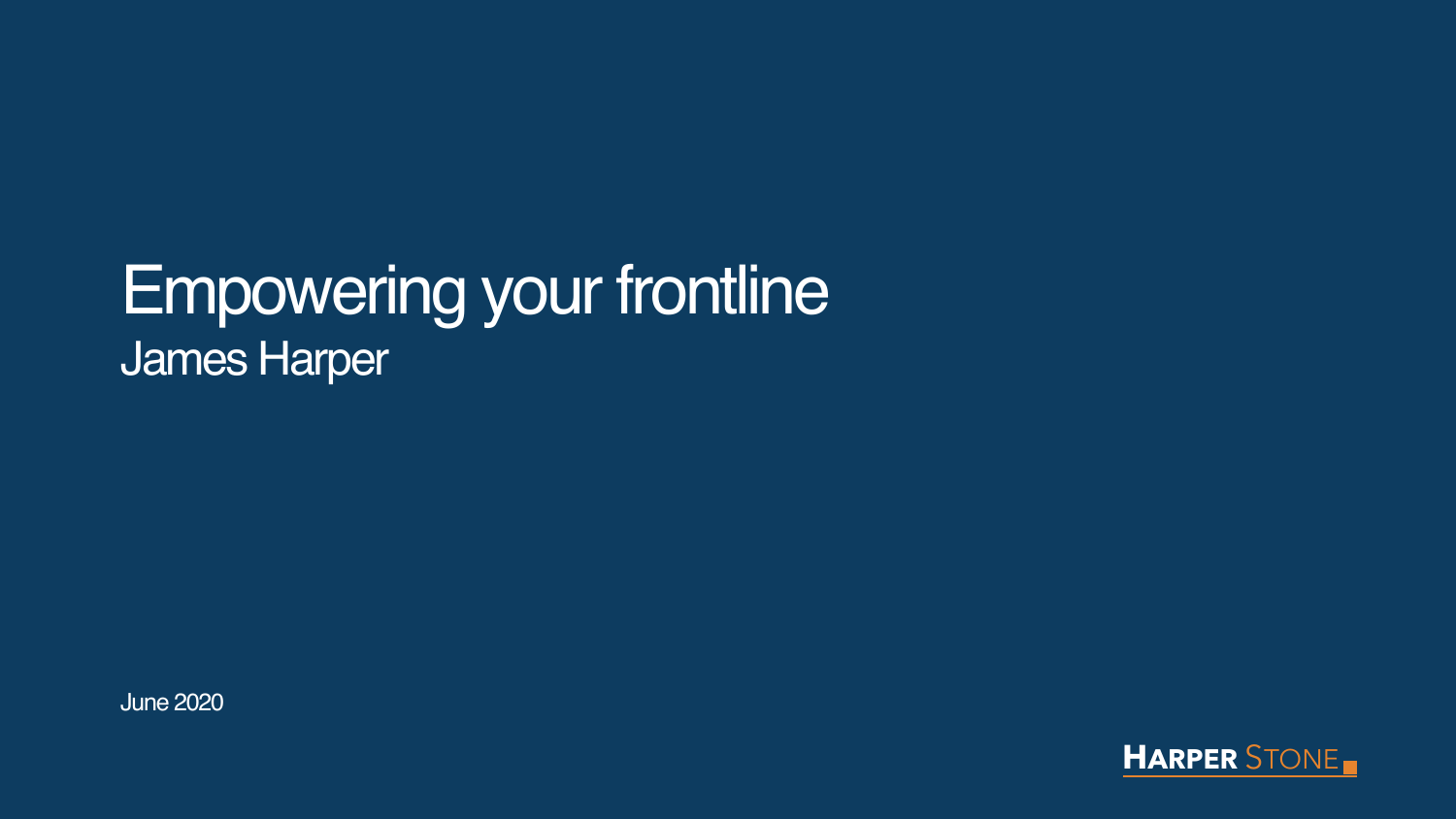



# **"Without doubt, there are lots of ways to measure the pulse of a business. But if you have employee engagement, customer satisfaction, and cash flow right, you can be sure your company is healthy and on the way to winning.** *Jack Welch*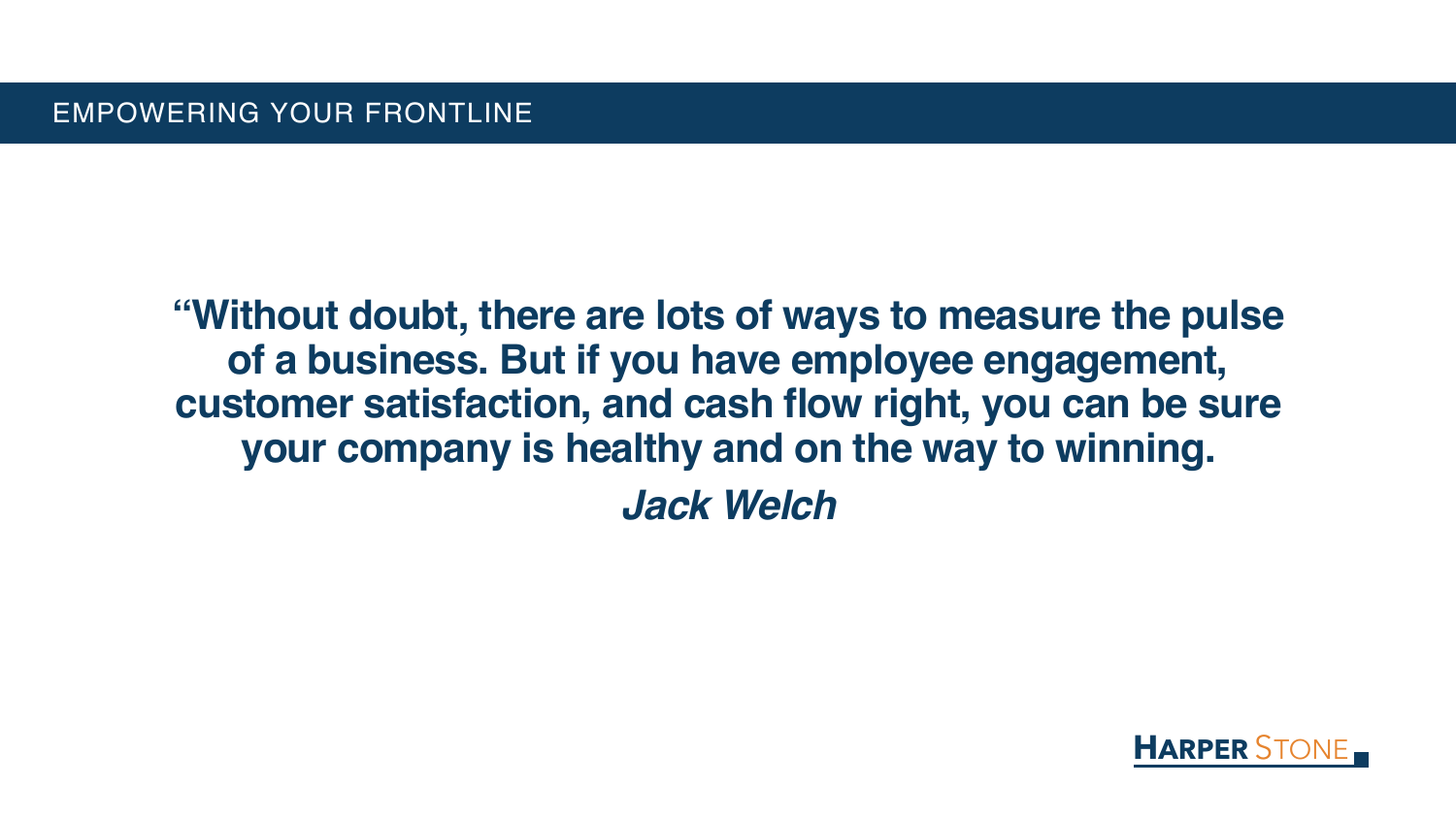



# **69% 69% 72% Customer Satisfaction Employee Engagement Productivity**

# **Empowering front-line workers has resulted in**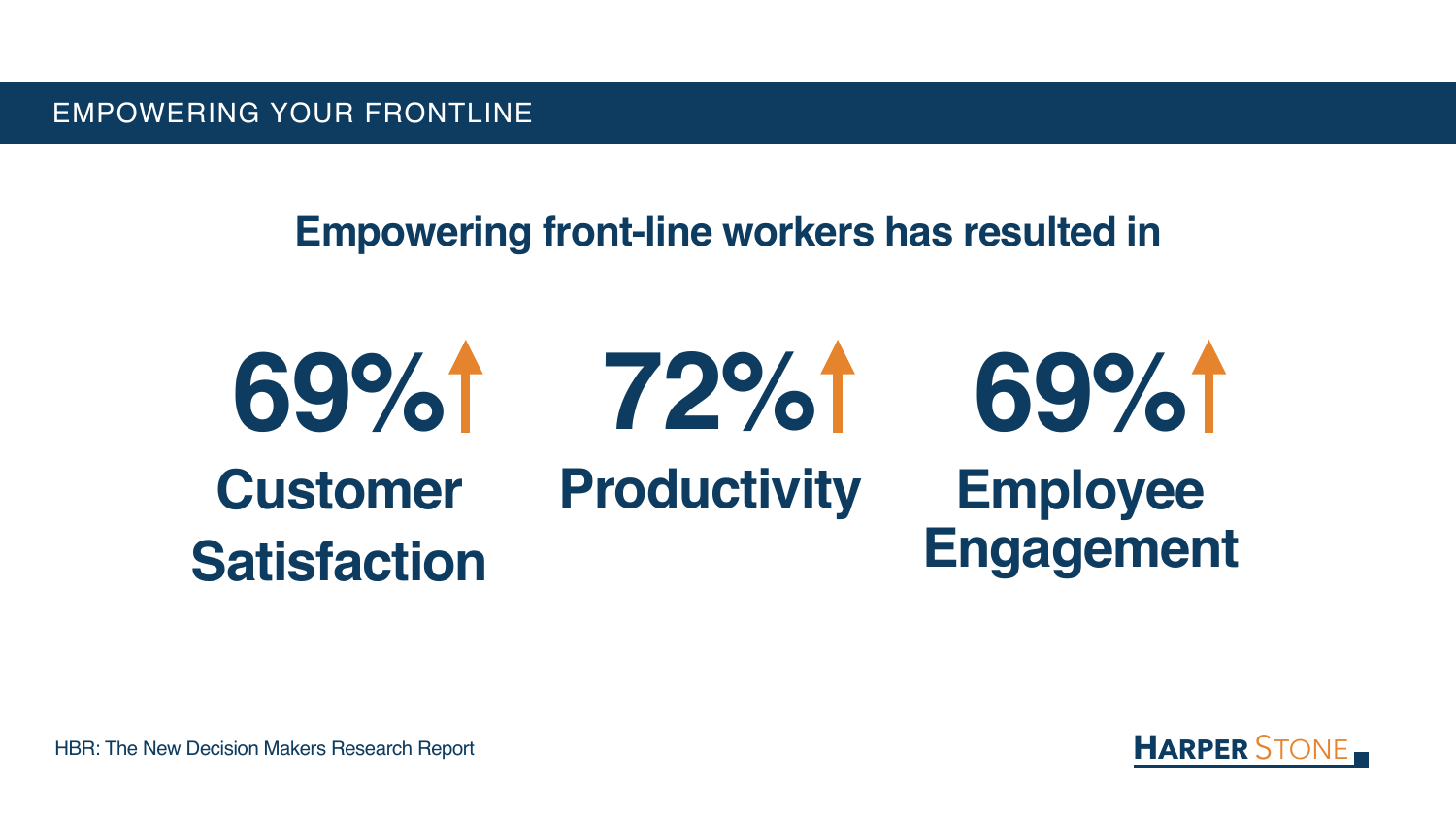



**30%+ Growth Revenue**

# **16% Leaders**

**10 - 30% Growth Revenue**



# **Empowering front-line workers has resulted in**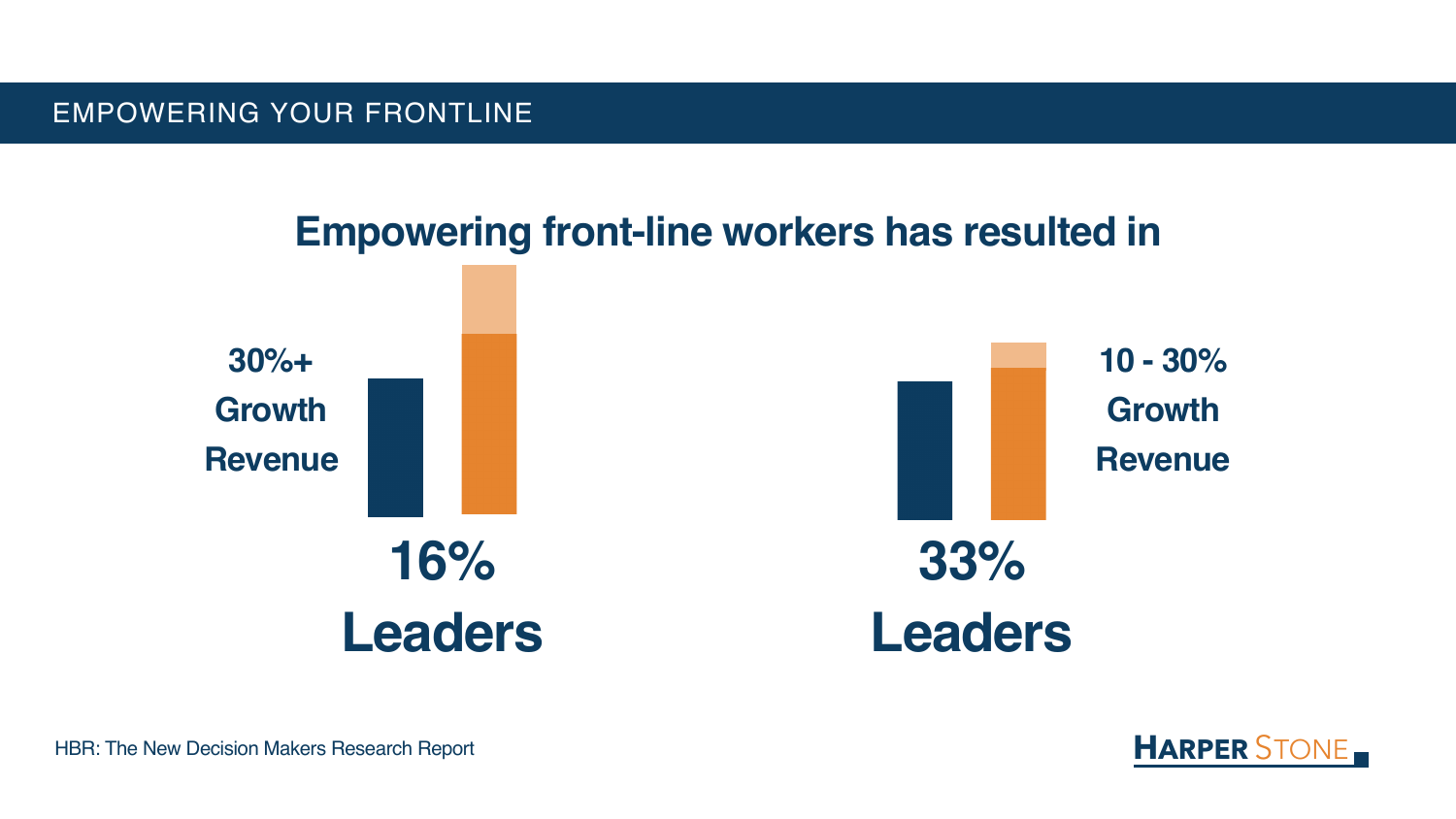



# **"Frontline employees have a better understanding of how the business works"**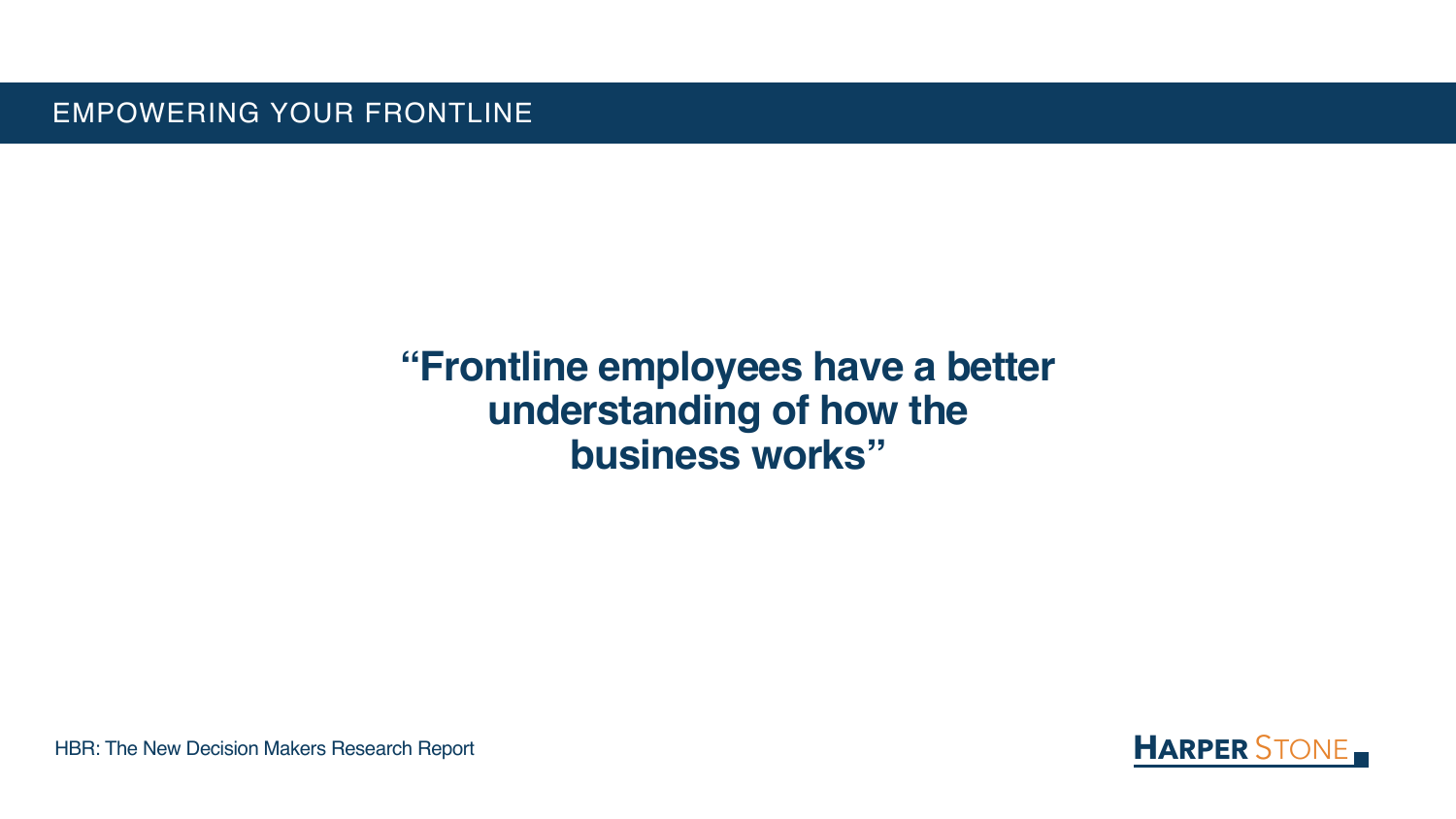



- **1. Lead the way**
- 
- 

**2. Drive cultural change 3. Modernise analytics**

# **Making it happen**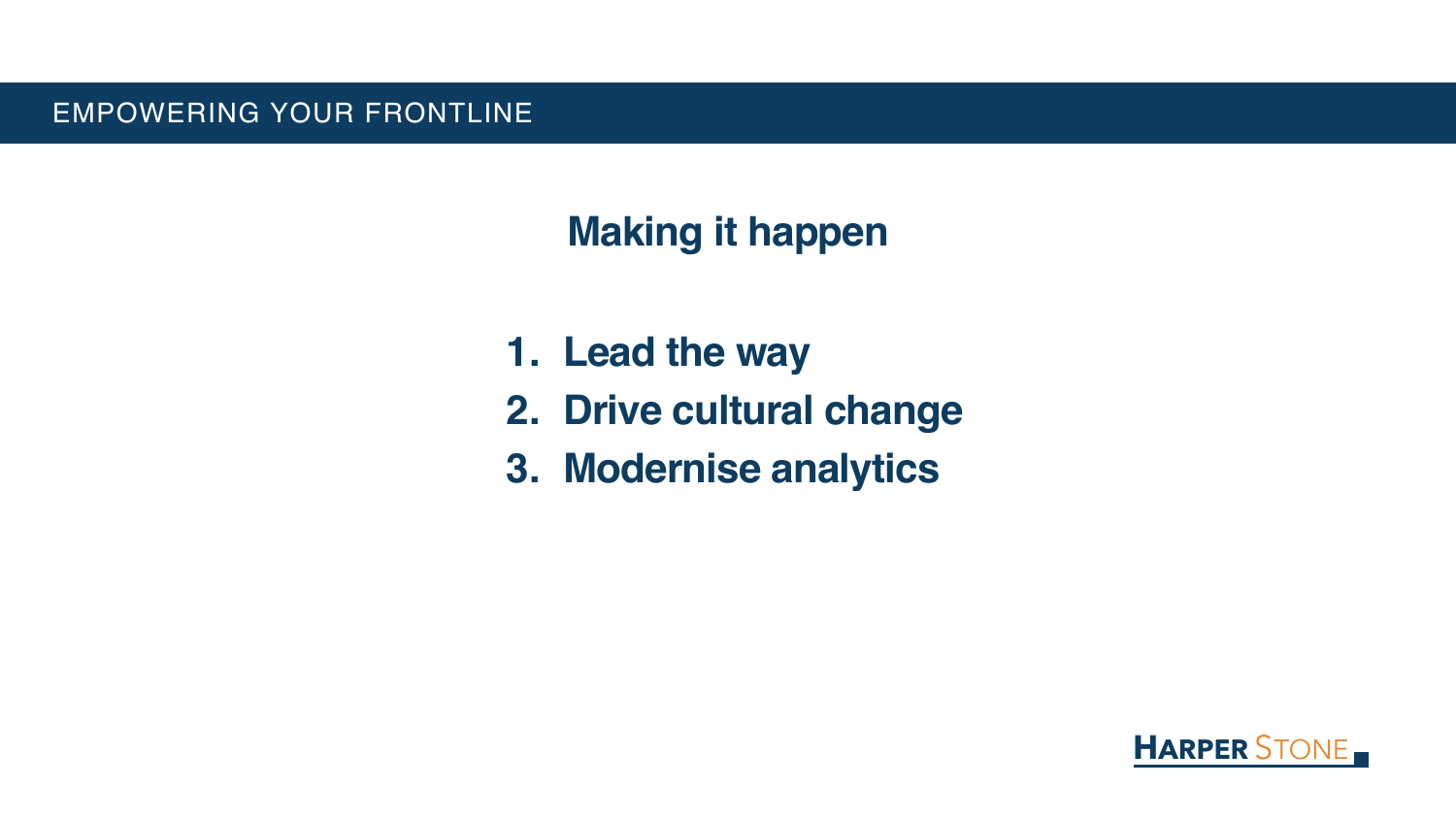



# **Leading the way**

# **• Believe in a data driven decision making**

- 
- **• Democratisation of data**
- **• Invest in digital capabilities for their frontline workforce**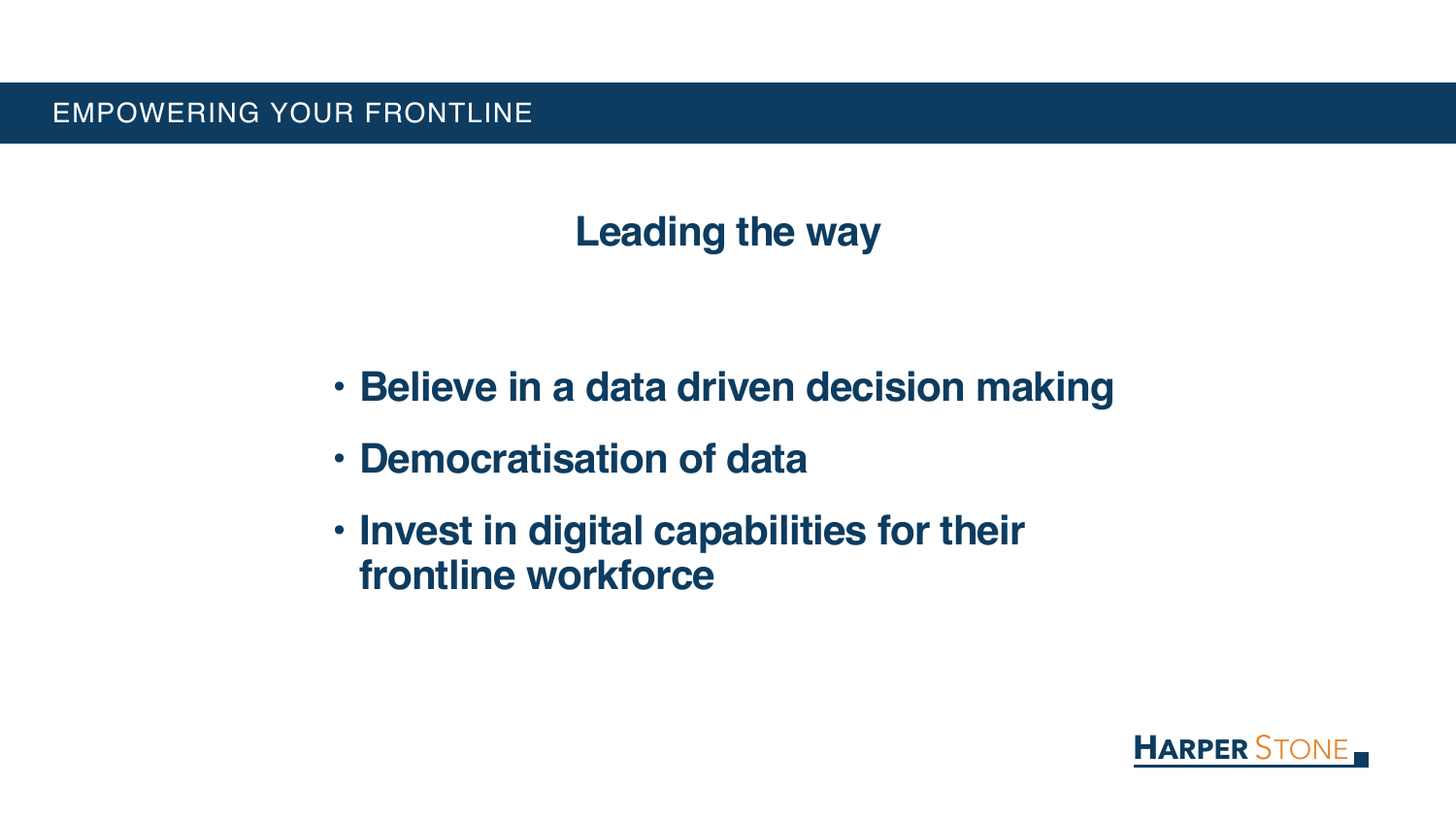



# **Laggards refuse to decision making with frontline**



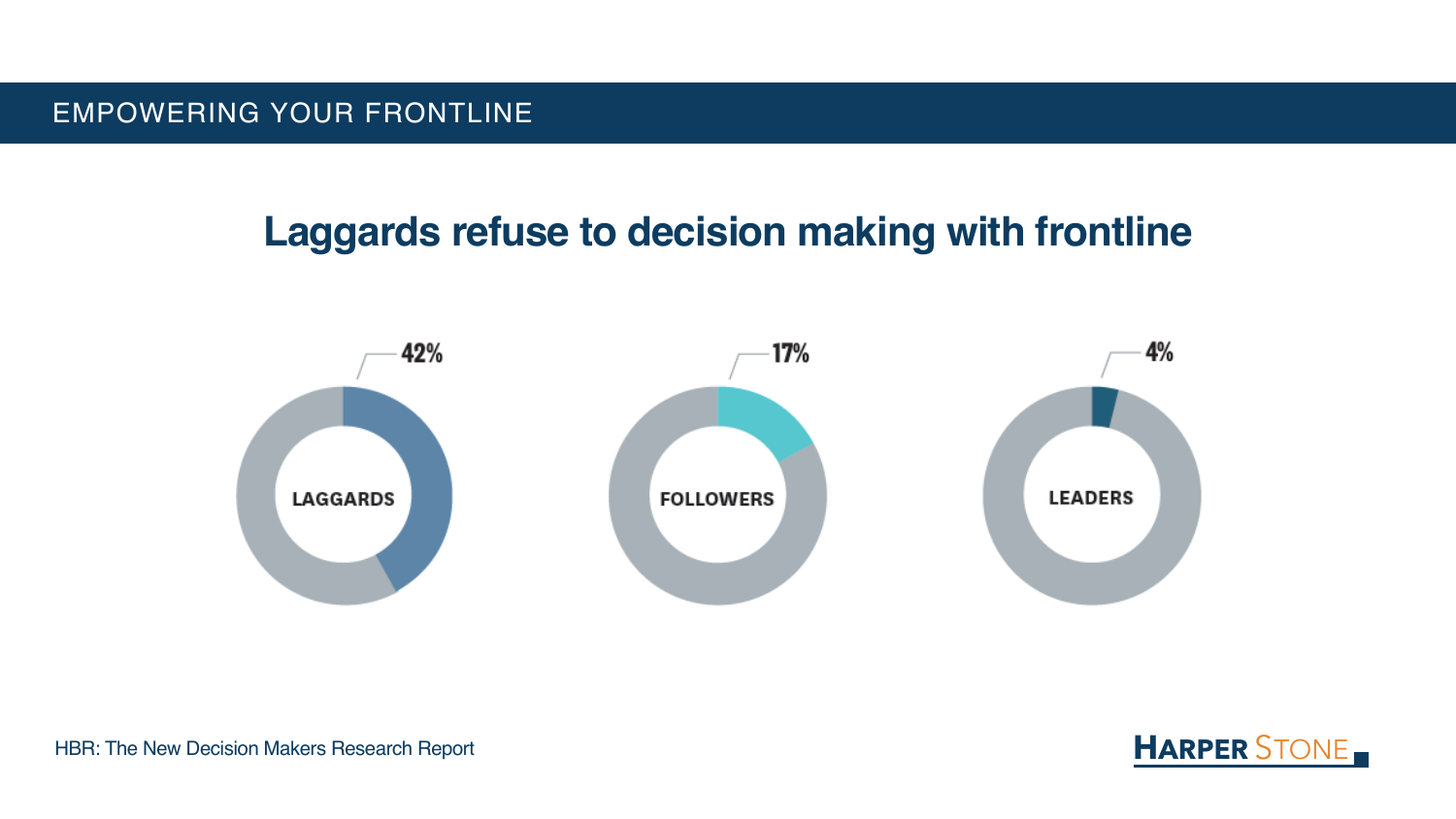



# **Driving cultural change**

# **"Outside some core areas such as actuarial and underwriting, a lack of data literacy is the single largest enemy we are fighting" Bill Zhang, CDAO AIG Japan**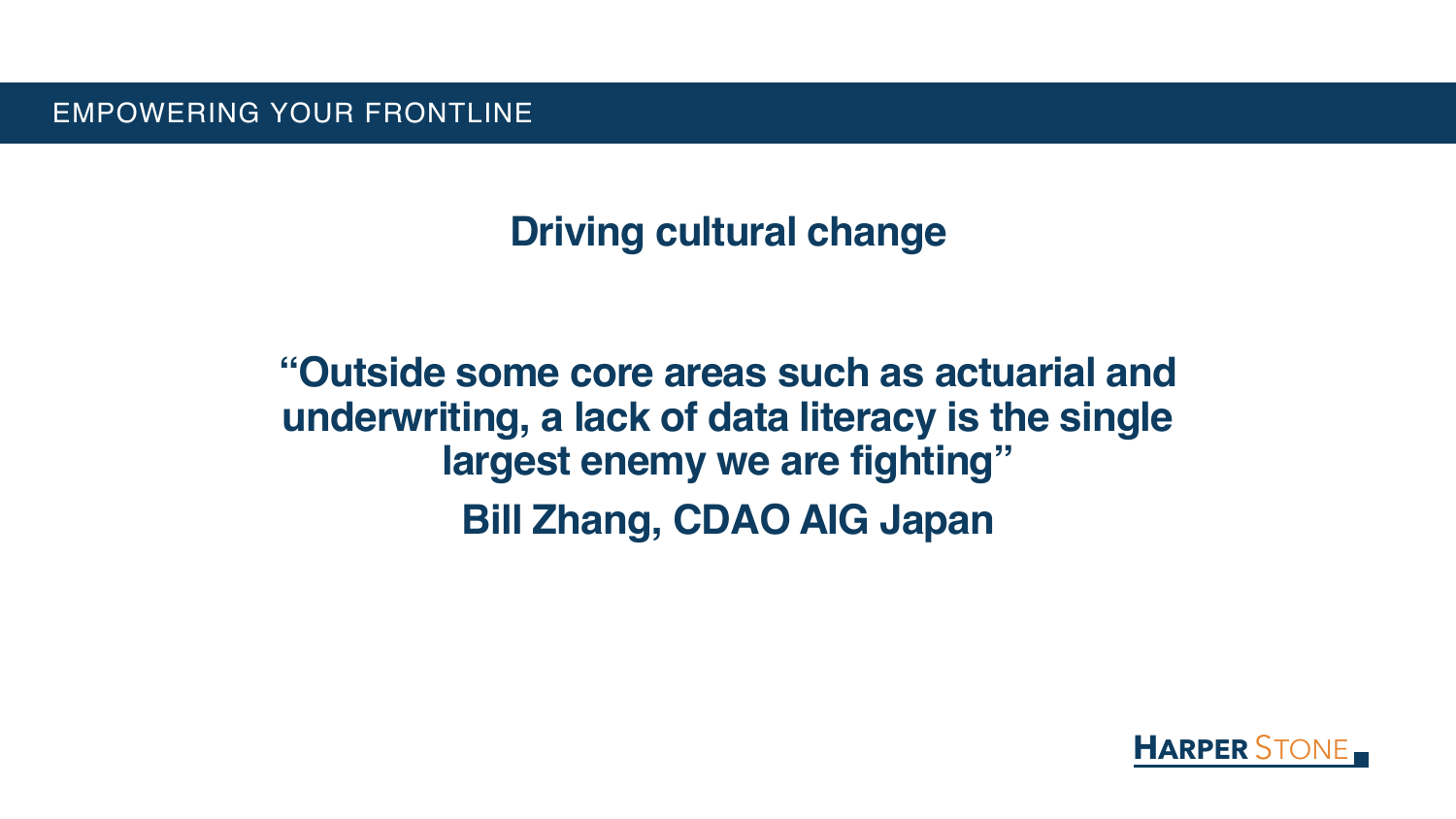



# **Questions answered per month by analyst team**

**~300/month**



## **~2000/month**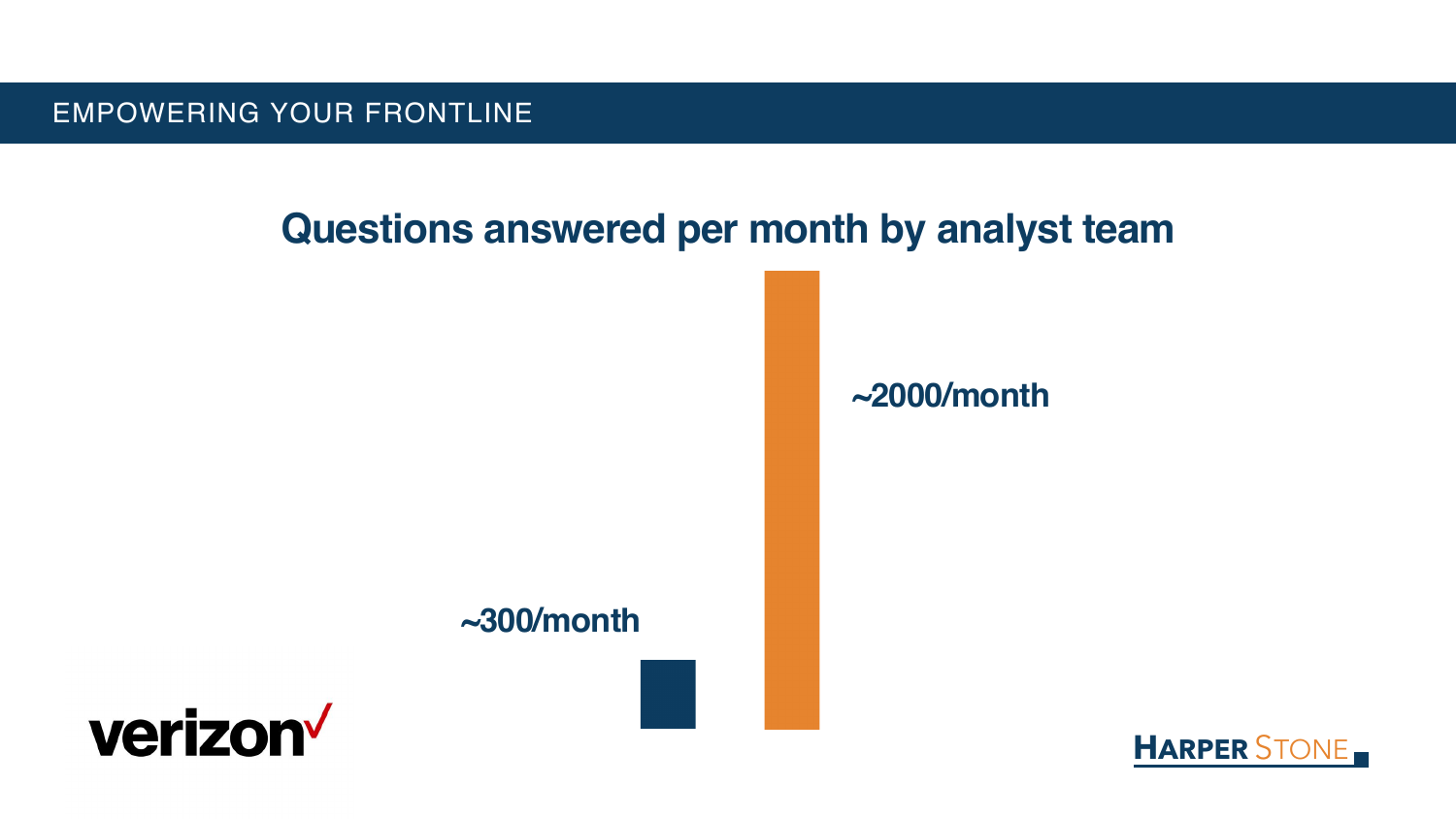• Availability and redundancy • Dynamic scaling • Machine learning and AI • Cost effective services and features • Optimised performance • Continuous improvement and evolution

- 
- 
- Process audit and review
- stewardship

# 87

- Consolidated, cleaned data
- Real-time analytics
- Predictive and optimisation models
- Secure access for all users



### **Accessible Information:** *For insight-driven*

*business value*

#### **Mature**

#### **Platforms:**

*For growth, scalability and extensibility*

 $\frac{1}{2}$ 



*For access control*

• Physical and digital security

- 
- **Security:**
- 
- User authentication and authorisation
- Security management processes
- Controls audit and review

Insight: Future proof - Why data modernisation matters **FIARPER STONE** yht: Future proof - VV

## EMPOWERING YOUR FRONTLINE

*Data modernisation is the process of designing a data estate that copes well with today's data*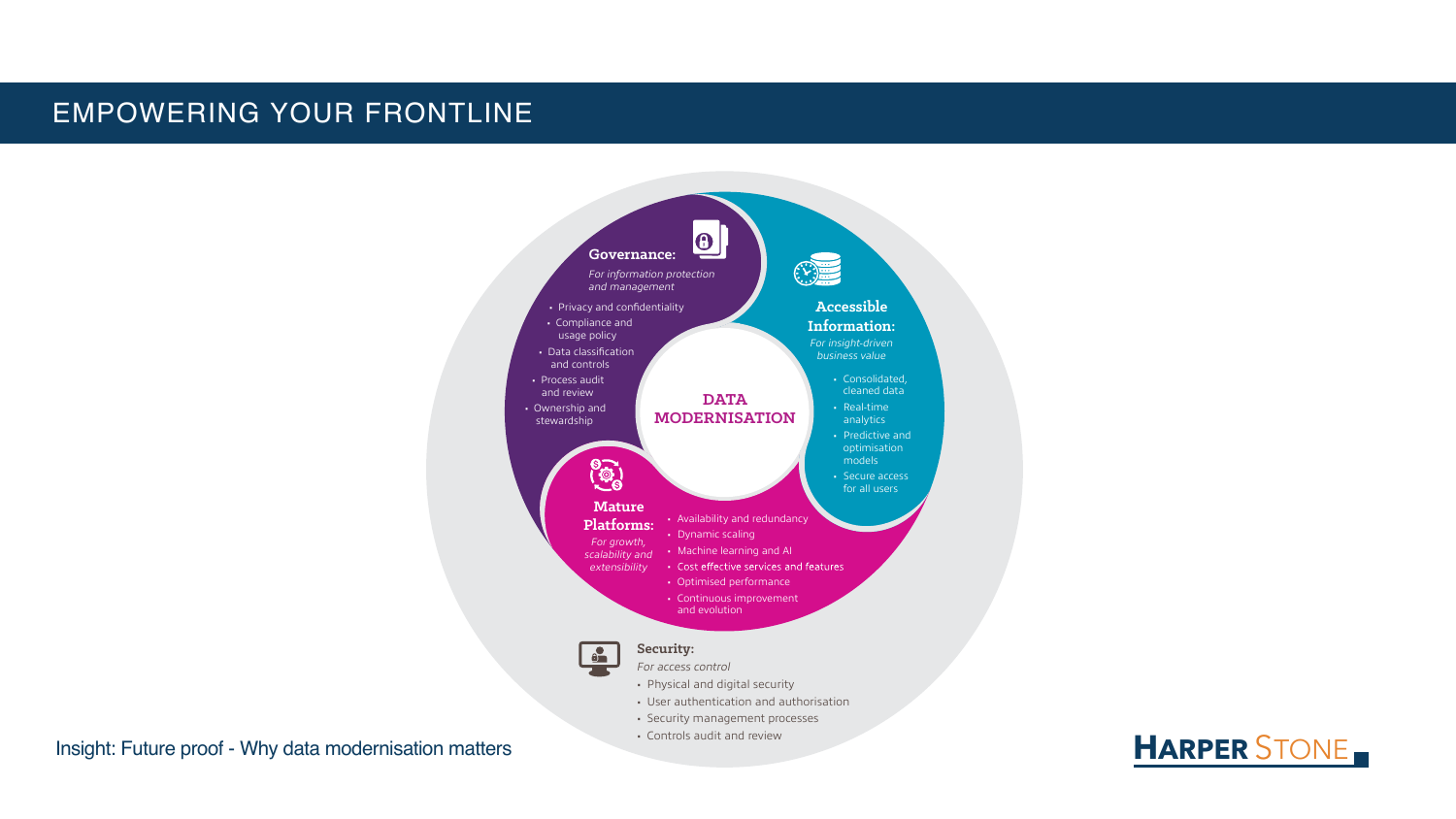



# **1.1m SMB Customers**



# **45% Net Promoter Score**

**10k Enterprise Customers**

# **Exposed call detail, customer and account details to customers through natural language search**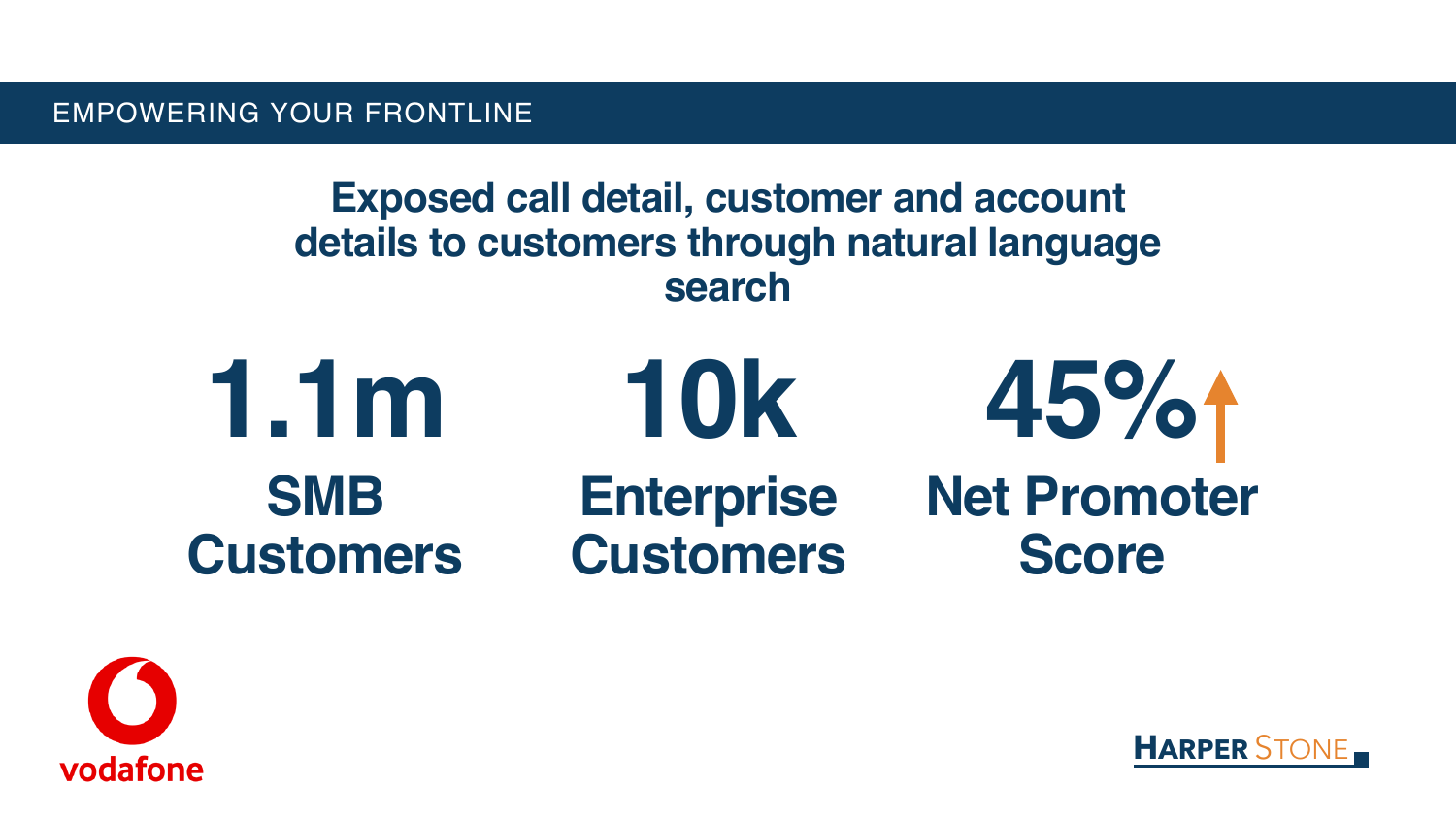



# **Provided full transaction level data to Claim Operations Team**



# **\$30m New Opportunities**

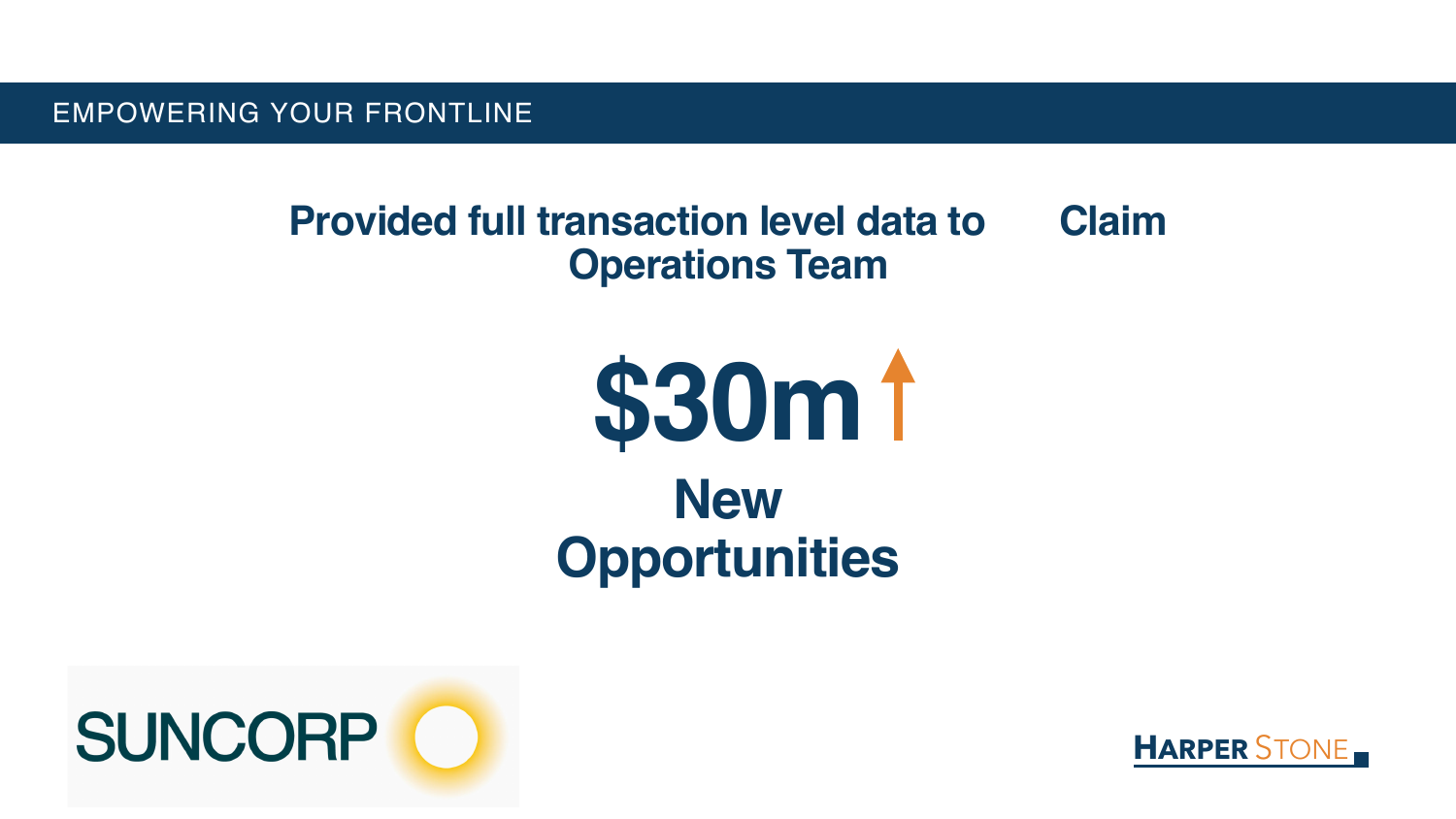





## **31%**

**Cost of rolling technology to frontline**

## **31%**

**Lack of skills on frontline to make use of tech insights**

## **41%**

**Lack of effective change management processes**



# **Barriers to frontline success**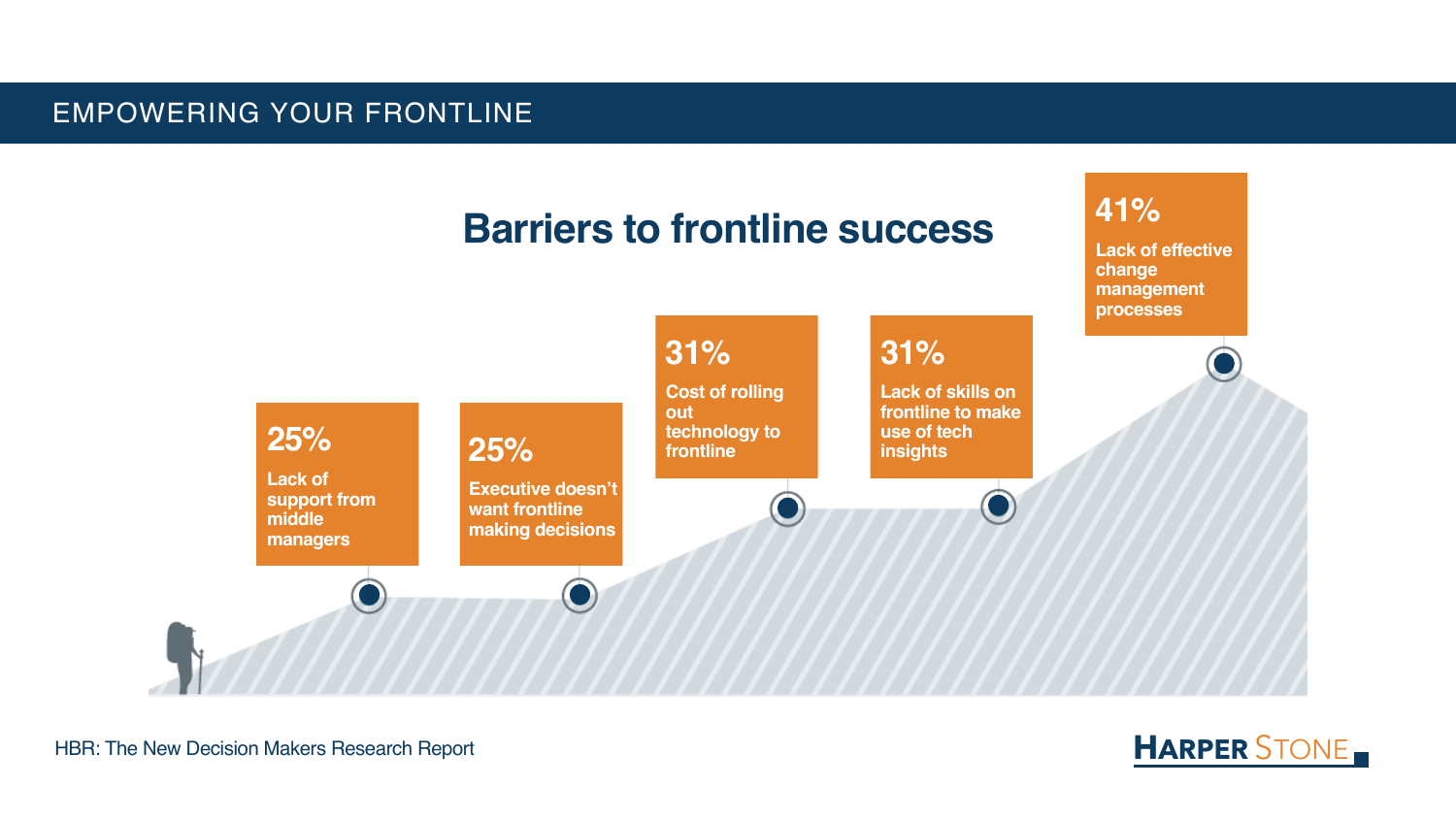



# **What does the future look like?**

## **54% of respondents expect to be using self-service analytics in the next 2 years**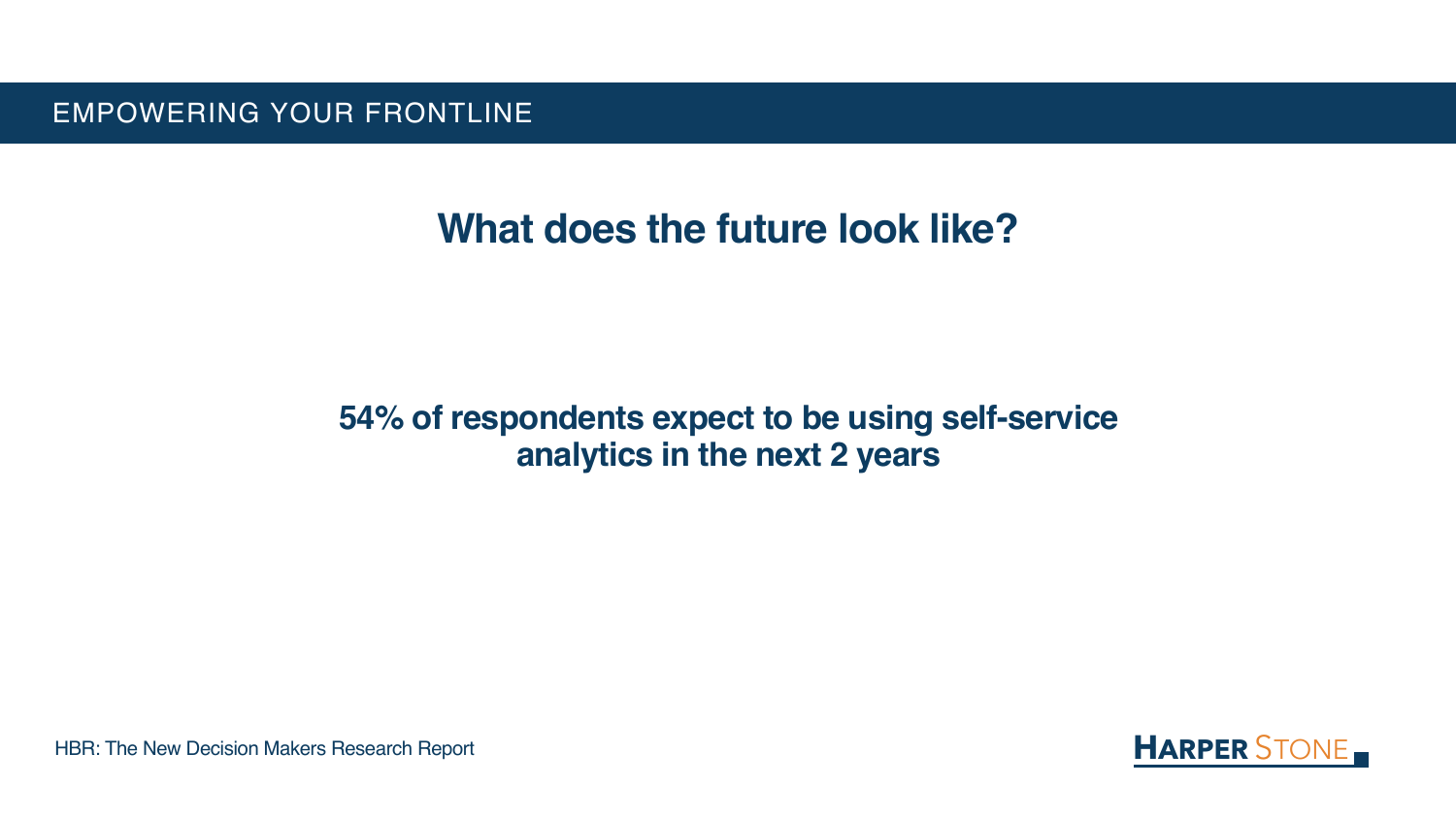## Consider self-service 34% **analytics** *critical* **to their business**

# **What does the future look like?**









Dresden Advisory Service: COVID-19 Impact Survey **HARPER** STONE

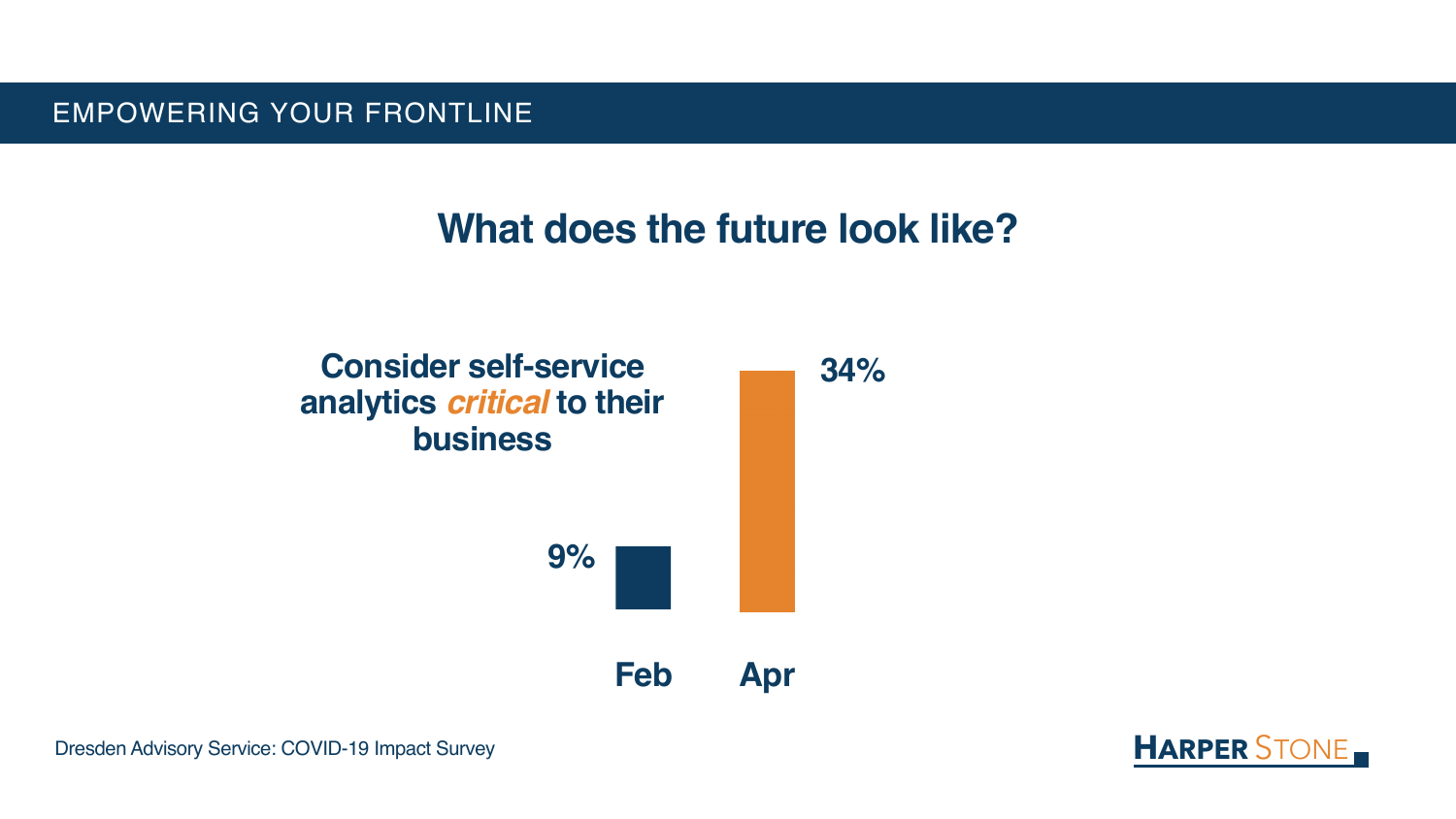